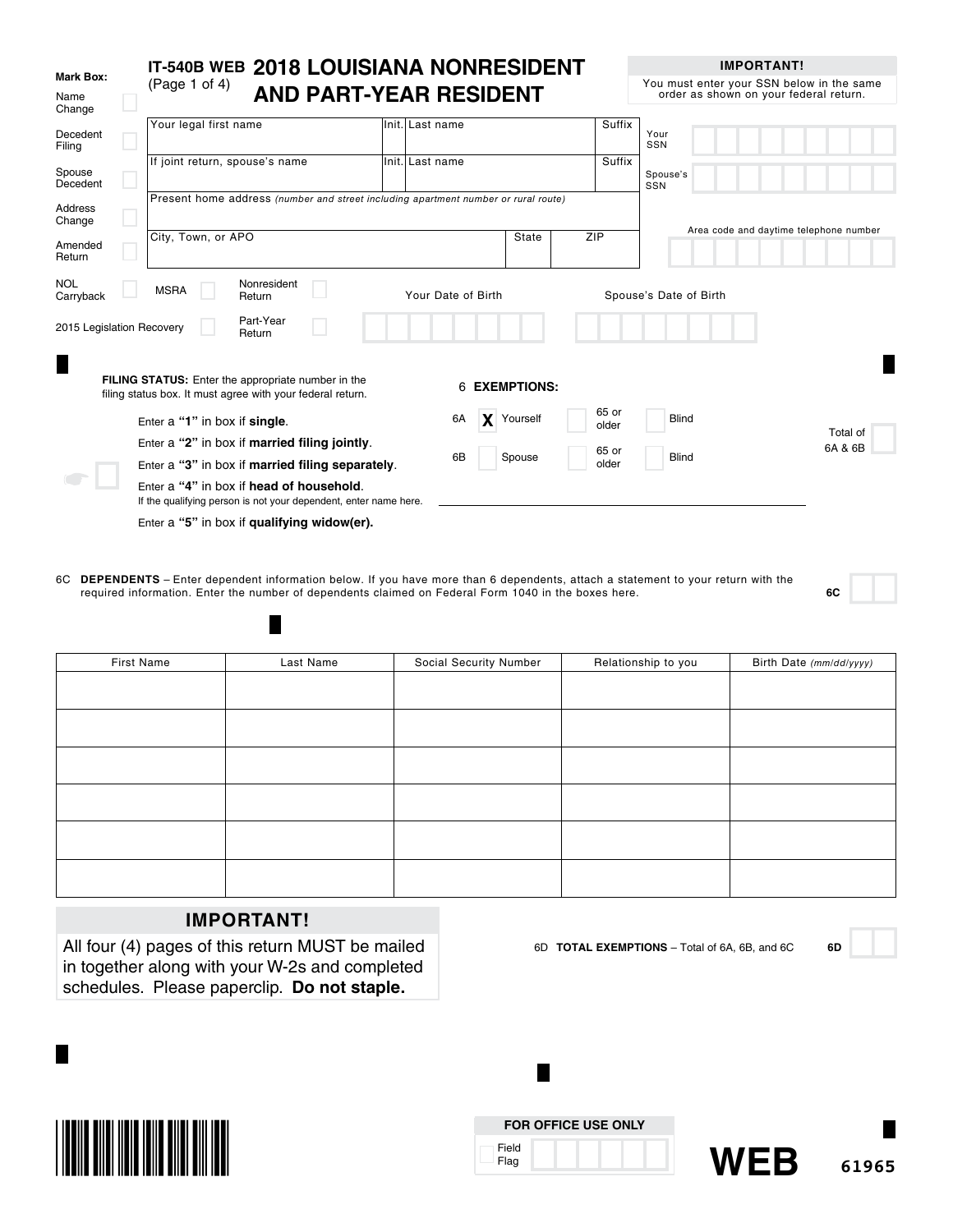|                 | If you are not required to file a federal<br>00<br>return, indicate wages here.                                                                                                                                                                                                          | Mark this box and enter zero "0" on Line 14. |
|-----------------|------------------------------------------------------------------------------------------------------------------------------------------------------------------------------------------------------------------------------------------------------------------------------------------|----------------------------------------------|
| $\overline{7}$  | FEDERAL ADJUSTED GROSS INCOME – Enter the amount of your Federal Adjusted Gross Income<br>from the NPR worksheet, Federal column, Line 12.                                                                                                                                               | $\overline{7}$                               |
| 8               | LOUISIANA ADJUSTED GROSS INCOME - Enter the amount of your Louisiana Adjusted Gross Income<br>from the NPR worksheet, Louisiana column, Line 35.                                                                                                                                         | 8                                            |
| 9               | RATIO OF LOUISIANA ADJUSTED GROSS INCOME TO FEDERAL ADJUSTED GROSS INCOME -<br>Divide Line 8 by Line 7. Carry out to two decimal places in the percentage. DO NOT ROUND UP. The<br>percentage cannot exceed 100%.                                                                        | 9                                            |
|                 | If you did not itemize your deductions on your federal return, leave Lines 10A, 10B, and 10C blank and<br>go to Line 10D.                                                                                                                                                                |                                              |
| 10A             | FEDERAL ITEMIZED DEDUCTIONS                                                                                                                                                                                                                                                              | 10A                                          |
| 10B             | FEDERAL STANDARD DEDUCTION                                                                                                                                                                                                                                                               | 10B                                          |
| 10C             | EXCESS FEDERAL ITEMIZED DEDUCTIONS - Subtract Line 10B from Line 10A.                                                                                                                                                                                                                    | 10C                                          |
| 10 <sub>D</sub> | FEDERAL INCOME TAX - See instructions. If your federal income tax has been<br>2<br>decreased by the foreign tax credit, see instructions for optional deduction. If<br>your federal income tax has been decreased by a federal disaster credit allowed<br>by the IRS, see Schedule H-NR. | 10D                                          |
| 10E             | TOTAL DEDUCTIONS - Add Lines 10C and 10D.                                                                                                                                                                                                                                                | 10E                                          |
| 10F             | ALLOWABLE DEDUCTIONS - Multiply Line 10E by the percentage on Line 9. Round to the nearest<br>dollar.                                                                                                                                                                                    | 10F                                          |
| 11              | LOUISIANA NET INCOME - Subtract Line 10F from Line 8. If less than zero, enter zero "0."                                                                                                                                                                                                 | 11                                           |
| 12              | YOUR LOUISIANA INCOME TAX - See the Tax Computation Worksheet to calculate the amount of<br>your Louisiana income tax.                                                                                                                                                                   | 12                                           |
| 13              | ×<br>NONREFUNDABLE PRIORITY 1 CREDITS - From Schedule C-NR, Line 8                                                                                                                                                                                                                       | 13                                           |
| 14              | TAX LIABILITY AFTER NONREFUNDABLE PRIORITY 1 CREDITS - Subtract Line 13 from Line 12. If<br>the result is less than zero, or you are not required to file a federal return, enter zero "0."                                                                                              | 14                                           |
| 15              | 2018 LOUISIANA REFUNDABLE CHILD CARE CREDIT - Your Federal Adjusted Gross Income<br>must be EQUAL TO OR LESS THAN \$25,000 to claim the credit on this line. See instructions, page<br>12 and Refundable Care Credit Worksheet, page 15.                                                 | 15                                           |
| 15A             | Enter the qualified expense amount from the Refundable Child Care Credit Worksheet, Line 3.                                                                                                                                                                                              | 15Α                                          |
| 15B             | Enter the amount from the Refundable Child Care Credit Worksheet, Line 6.                                                                                                                                                                                                                | 15B                                          |
| 16              | 2018 LOUISIANA REFUNDABLE SCHOOL READINESS CREDIT - Your Federal Adjusted Gross<br>Income must be EQUAL TO OR LESS THAN \$25,000 to claim the credit on this line. See<br>Refundable School Readiness Credit Worksheet, page 16.<br>5<br>3<br>2<br>4                                     | 16                                           |
| 17              | LOUISIANA CITIZENS INSURANCE CREDIT<br>00.<br>17A<br>See instructions, page 2.                                                                                                                                                                                                           | 17                                           |
| 18              | OTHER REFUNDABLE PRIORITY 2 CREDITS - From Schedule F-NR, Line 10                                                                                                                                                                                                                        | 18                                           |
| 19              | TOTAL REFUNDABLE PRIORITY 2 CREDITS - Add Lines 15, and 16 through 18. Do not include<br>amounts on Lines 15A, 15B, and 17A.                                                                                                                                                             | 19                                           |
| 20              | TAX LIABILITY AFTER REFUNDABLE PRIORITY 2 CREDITS - See instructions, page 2.                                                                                                                                                                                                            | 20                                           |
| 21              | OVERPAYMENT AFTER REFUNDABLE PRIORITY 2 CREDITS - See instructions, page 2.                                                                                                                                                                                                              | 21                                           |



| Enter the first 4 |  |
|-------------------|--|
| letters of your   |  |
| last name in      |  |
| these boxes.      |  |

**CONTINUE ON NEXT PAGE**

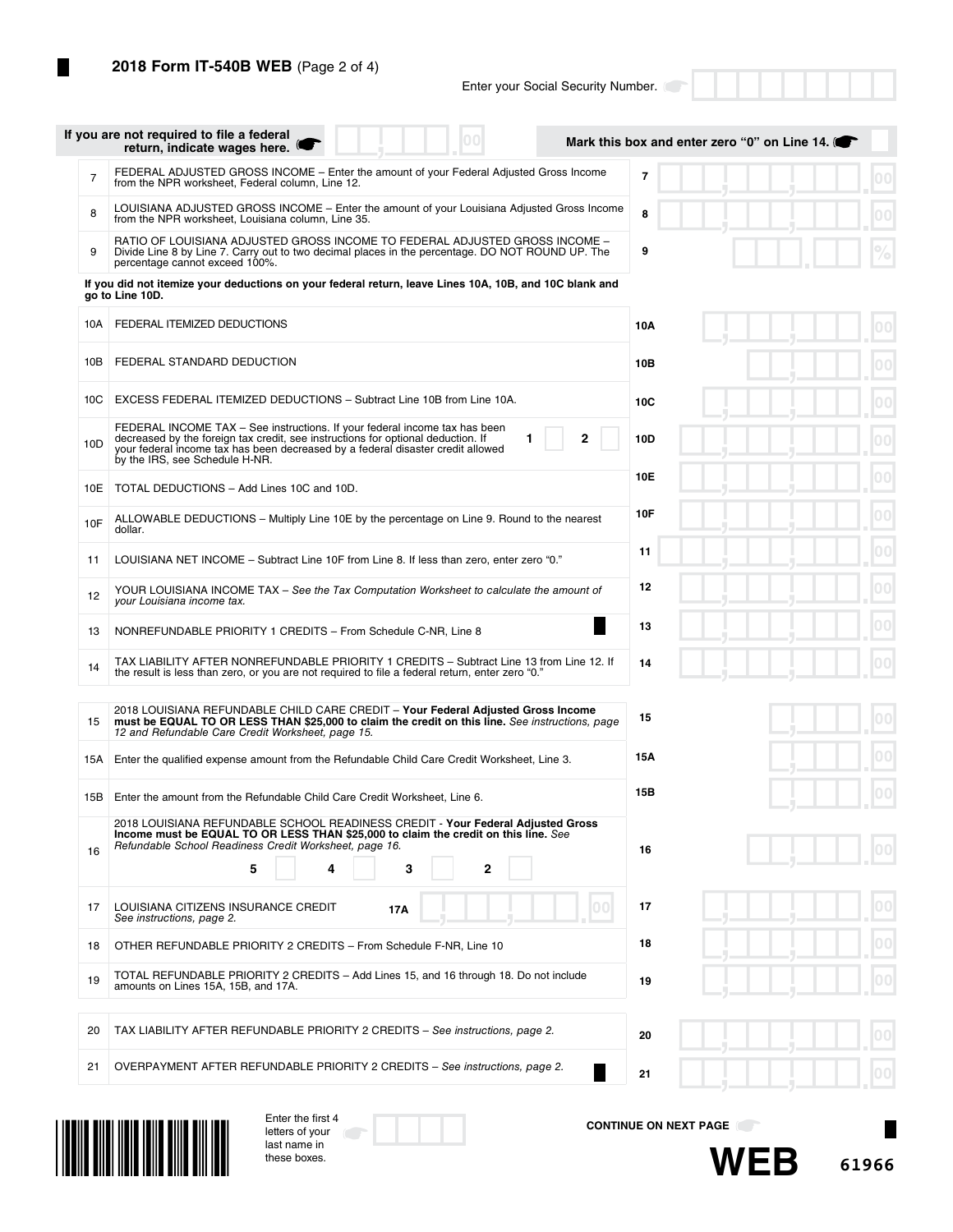## **2018 Form IT-540B WEB** (Page 3 of 4)

22 NONREFUNDABLE PRIORITY 3 CREDITS – From Schedule J-NR, Line 16

23 ADJUSTED LOUISIANA INCOME TAX - Subtract Line 22 from Line 20.

Enter your Social Security Number.

# **22**

**23**

|  |  |  | $\sim$ | $ 00\rangle$ |
|--|--|--|--------|--------------|
|  |  |  |        |              |
|  |  |  |        | $ 00\rangle$ |
|  |  |  |        |              |

|          |    | 24A CONSUMER USE TAX for purchases before July 1, 2018                                     | No use tax due.                                | 24A |
|----------|----|--------------------------------------------------------------------------------------------|------------------------------------------------|-----|
|          |    | 24B CONSUMER USE TAX for purchases on or after July 1, 2018                                | Amount from the Consumer<br>Use Tax Worksheet. | 24B |
|          | 25 | TOTAL INCOME TAX AND CONSUMER USE TAX - Add Lines 23, 24A, and 24B.                        |                                                | 25  |
|          | 26 | OVERPAYMENT OF REFUNDABLE PRIORITY 2 CREDITS – Enter the amount from Line 21.              |                                                | 26  |
|          | 27 | REFUNDABLE PRIORITY 4 CREDITS - From Schedule I-NR, Line 6                                 |                                                | 27  |
|          | 28 | AMOUNT OF LOUISIANA TAX WITHHELD FOR 2018 - Attach Forms W-2 and 1099.                     |                                                | 28  |
|          | 29 | AMOUNT OF CREDIT CARRIED FORWARD FROM 2017                                                 |                                                | 29  |
| PAYMENTS | 30 | AMOUNT PAID ON YOUR BEHALF BY A COMPOSITE PARTNERSHIP FILING<br>Enter name of partnership. |                                                | 30  |
|          | 31 | AMOUNT OF ESTIMATED PAYMENTS MADE FOR 2018                                                 |                                                | 31  |
|          | 32 | AMOUNT PAID WITH EXTENSION REQUEST                                                         |                                                | 32  |

39 AMOUNT OF LINE 38 TO BE CREDITED TO 2019 INCOME TAX **CREDIT**

AMOUNT TO BE REFUNDED – Subtract Line 39 from Line 38. If mailing to LDR, use Address 2 on the next page.

|    |   | 00<br>г                      |
|----|---|------------------------------|
|    |   | 00                           |
|    |   | 00                           |
|    |   | $ 00\rangle$                 |
|    |   | $ 00\rangle$                 |
|    |   | 00                           |
| л. | л | 0 <sub>0</sub><br><b>COL</b> |

| 33 | TOTAL REFUNDABLE TAX CREDITS AND PAYMENTS - Add Lines 26 through 32.                                                                                                                                                    | 33 |  |  |
|----|-------------------------------------------------------------------------------------------------------------------------------------------------------------------------------------------------------------------------|----|--|--|
| 34 | OVERPAYMENT - If Line 33 is greater than Line 25, subtract Line 25 from Line 33. Your overpayment may be<br>reduced by Underpayment of Estimated Tax Penalty. Otherwise, go to Line 41.                                 | 34 |  |  |
| 35 | UNDERPAYMENT PENALTY – See instructions for Underpayment Penalty, page 11, and Form<br>R-210NR. If you are a farmer, check the box.                                                                                     | 35 |  |  |
| 36 | ADJUSTED OVERPAYMENT - If Line 34 is greater than Line 35, subtract Line 35 from Line 34, and enter on<br>Line 36. If Line 35 is greater than Line 34, subtract Line 34 from Line 35, and enter the balance on Line 41. | 36 |  |  |
| 37 | TOTAL DONATIONS - From Schedule D-NR, Line 21                                                                                                                                                                           | 37 |  |  |
|    |                                                                                                                                                                                                                         |    |  |  |
| 38 | SUBTOTAL – Subtract Line 37 from Line 36. This amount of overpayment is available for credit or refund.                                                                                                                 | 38 |  |  |

|  |  | ٦<br>. . |
|--|--|----------|

| DUE<br>REFUND | 40 | Enter a "2" in box if you want to receive your refund by paper check.<br>Enter a "3" in box if you want to receive your refund by direct deposit. Complete<br>information below. If information is unreadable, you are filing for the first time, or if<br>you do not make a refund selection, you will receive your refund by paper check. | 40<br><b>REFUND</b>                                                                                         |
|---------------|----|---------------------------------------------------------------------------------------------------------------------------------------------------------------------------------------------------------------------------------------------------------------------------------------------------------------------------------------------|-------------------------------------------------------------------------------------------------------------|
|               |    |                                                                                                                                                                                                                                                                                                                                             | <b>DIRECT DEPOSIT INFORMATION</b>                                                                           |
|               |    | Savings<br>Checking<br>Type:                                                                                                                                                                                                                                                                                                                | Will this refund be forwarded to a financial<br>No<br>Yes<br>institution located outside the United States? |
|               |    | Routing<br>Number                                                                                                                                                                                                                                                                                                                           | Account<br>Number                                                                                           |
|               |    | Enter the first 4                                                                                                                                                                                                                                                                                                                           | <b>COMPLETE AND SIGN RETURN ON NEXT PAGE</b>                                                                |



DUE

letters of your last name in these boxes.

**COMPLETE AND SIGN RETURN ON NEXT PAGE**

**39**



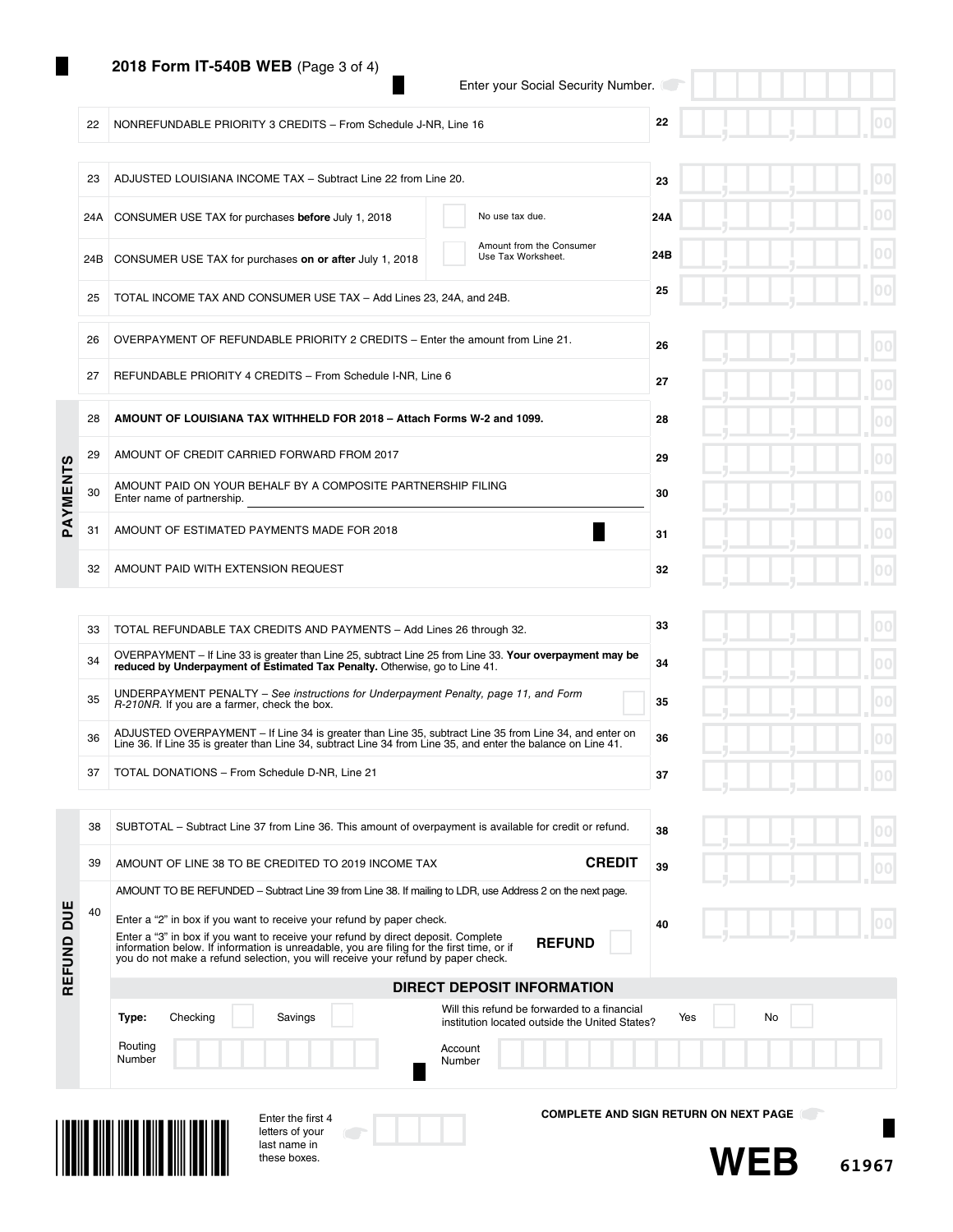# **2018 Form IT-540B WEB**(Page 4 of 4)

Enter your Social Security Number.

|                      | 41<br>42 | AMOUNT YOU OWE - If Line 25 is greater than Line 33, subtract Line 33 from Line 25.<br>ADDITIONAL DONATION TO THE MILITARY FAMILY ASSISTANCE FUND                        | 42 |
|----------------------|----------|--------------------------------------------------------------------------------------------------------------------------------------------------------------------------|----|
|                      |          |                                                                                                                                                                          |    |
|                      | 43       | ADDITIONAL DONATION TO THE COASTAL PROTECTION AND RESTORATION FUND                                                                                                       | 43 |
|                      | 44       | ADDITIONAL DONATION TO LOUISIANA FOOD BANK ASSOCIATION                                                                                                                   | 44 |
| <b>DUE LOUISIANA</b> | 45       | INTEREST – From the Interest Calculation Worksheet, page 11, Line 5.                                                                                                     | 45 |
|                      | 46       | DELINQUENT FILING PENALTY - From the Delinguent Filing Penalty Calculation Worksheet, page 11, Line 7.                                                                   | 46 |
| AMOUNTS              | 47       | DELINQUENT PAYMENT PENALTY - From Delinquent Payment Penalty Calculation Worksheet, page 11, Line 7.                                                                     | 47 |
|                      | 48       | UNDERPAYMENT PENALTY - See instructions for Underpayment Penalty, page 11, and<br>Form R-210NR. If you are a farmer, check the box.                                      | 48 |
|                      | 49       | BALANCE DUE LOUISIANA - Add Lines 41 through 48. If mailing to<br><b>PAY THIS AMOUNT.</b><br>LDR, use address 1 below. For electronic payment options, see inside cover. | 49 |
|                      |          | <b>DO NOT SEND CASH.</b><br><b>IMPORTANT!</b>                                                                                                                            |    |
|                      |          | All four (4) pages of this return<br>MUST be mailed in together along<br>with your W-2s and completed<br>schedules. Please paperclip.                                    |    |

**Do not staple.**

Under penalties of perjury, I declare that I have examined this return and accompanying schedules and statements, and to the best of my knowledge and belief, they are true, correct, and complete. Declaration of preparer (other than taxpayer) is based on all information of which preparer has any knowledge. If I made a contribution to the START Savings Program, I consent that my Social Security Number may be given to the Louisiana Office of Student Financial Assistance to properly identify the START Savings Program account holder. If married filing jointly, both Social Security Numbers may be submitted. I understand that by submitting this form I authorize the disbursement of individual income tax refunds through the method as described on Line 40.

| Your Signature  |                                      | Date $(mm/dd/yyyy)$  | Spouse's Signature (If filing jointly, both must sign.) |                                   | Date $(mm/dd/yyyy)$           |
|-----------------|--------------------------------------|----------------------|---------------------------------------------------------|-----------------------------------|-------------------------------|
| <b>PAID</b>     | Print/Type Preparer's Name           | Preparer's Signature |                                                         | Date (mm/dd/yyyy)                 | Check $\Box$ if Self-employed |
| <b>PREPARER</b> | Firm's Name $\blacktriangleright$    |                      |                                                         | Firm's FEIN $\blacktriangleright$ |                               |
| <b>USE ONLY</b> | Firm's Address $\blacktriangleright$ |                      |                                                         | Telephone $\blacktriangleright$   |                               |

|                                                    | Individual Income Tax Return<br>Calendar year return due 5/15/2019                                                        |                                                       |  |  |
|----------------------------------------------------|---------------------------------------------------------------------------------------------------------------------------|-------------------------------------------------------|--|--|
| ∼<br><b>SD</b><br><b>SD</b><br>Φ<br>$\blacksquare$ | <b>Mail Balance Due Return with Payment</b><br>TO: Department of Revenue<br>P. O. Box 3550<br>Baton Rouge, LA 70821-3550  | PTIN, FEIN, or LDR Account Number of<br>Paid Preparer |  |  |
| ਠ<br>ਠ<br>ŋ<br>⋖<br>ىب                             | Mail All Other Individual Income Tax Returns<br>TO: Department of Revenue<br>P. O. Box 3440<br>Baton Rouge, LA 70821-3440 | <b>For Office</b><br>Use Only.<br>61968               |  |  |
|                                                    |                                                                                                                           |                                                       |  |  |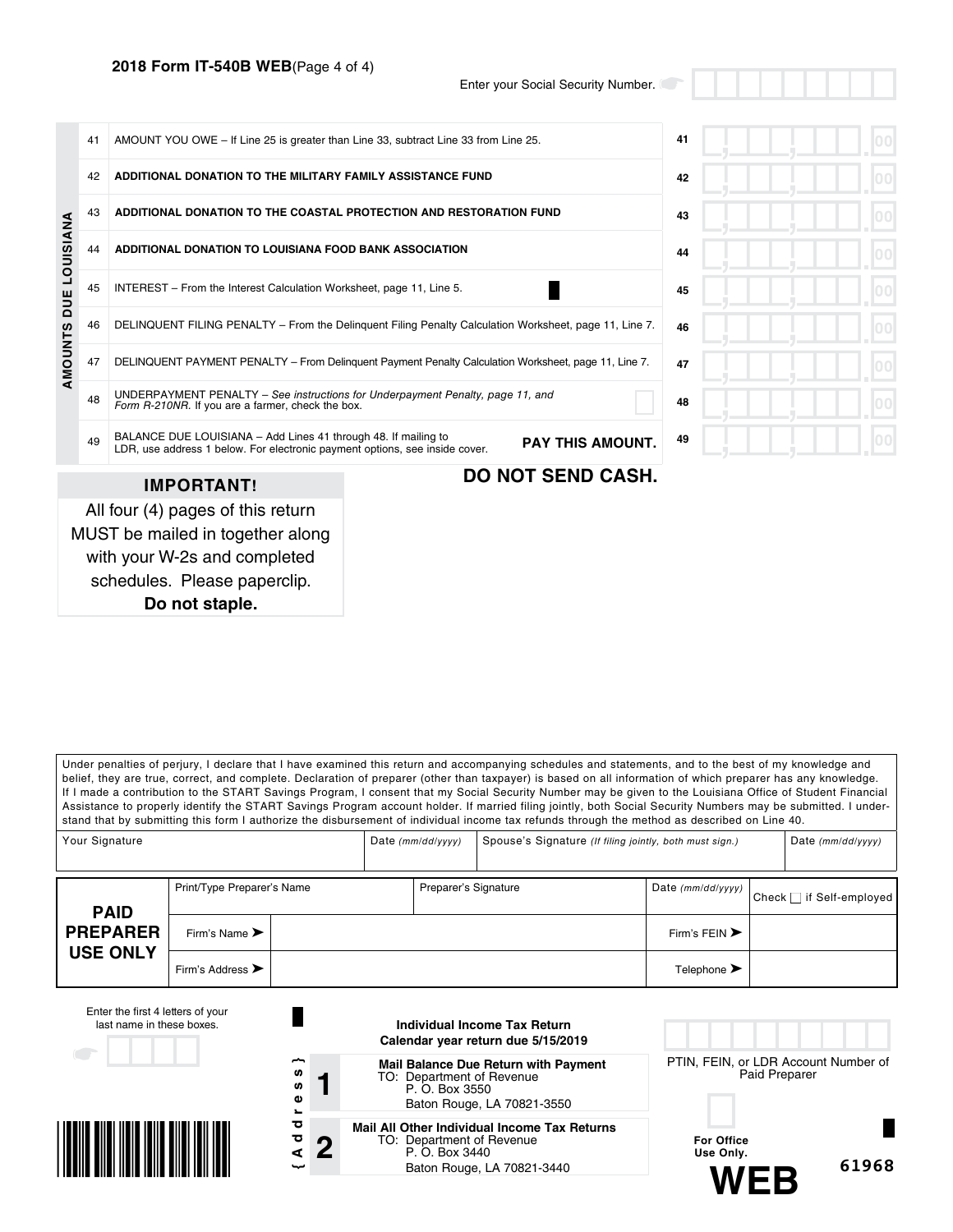| 2018 Nonresident and Part-Year Resident (NPR) Worksheet |  |  |  |  |  |
|---------------------------------------------------------|--|--|--|--|--|
|---------------------------------------------------------|--|--|--|--|--|

|             |              | See instructions for completing the NPR worksheet beginning on page 3.                                                                                                                                                           | Federal | Louisiana |  |  |  |  |  |  |  |
|-------------|--------------|----------------------------------------------------------------------------------------------------------------------------------------------------------------------------------------------------------------------------------|---------|-----------|--|--|--|--|--|--|--|
|             | $\mathbf{1}$ | Wages, salaries, tips, etc.                                                                                                                                                                                                      |         |           |  |  |  |  |  |  |  |
|             | 2            | Taxable interest                                                                                                                                                                                                                 |         |           |  |  |  |  |  |  |  |
|             | 3            | Dividends                                                                                                                                                                                                                        |         |           |  |  |  |  |  |  |  |
|             | 4            | Business income (or loss) and farm income (or loss)                                                                                                                                                                              |         |           |  |  |  |  |  |  |  |
|             | 5            | Gains (or losses)                                                                                                                                                                                                                |         |           |  |  |  |  |  |  |  |
|             | 6            | IRA distributions, pensions and annuities                                                                                                                                                                                        |         |           |  |  |  |  |  |  |  |
|             | 7            | Rental real estate, royalties, partnerships, S corporations, trusts, etc.                                                                                                                                                        |         |           |  |  |  |  |  |  |  |
|             | 8            | Social Security benefits                                                                                                                                                                                                         |         |           |  |  |  |  |  |  |  |
|             | 9            | Other income                                                                                                                                                                                                                     |         |           |  |  |  |  |  |  |  |
|             | 10           | Total Income – Add the income amounts on Lines $1 - 9$ for each column.                                                                                                                                                          |         |           |  |  |  |  |  |  |  |
|             | 11           | Total Adjustments to Income                                                                                                                                                                                                      |         |           |  |  |  |  |  |  |  |
|             | 12           | Adjusted Gross Income - Subtract Line 11 from Line 10 for each column. Enter the amount<br>in the Federal column on Form IT-540B, Line 7. The amount shown in the Federal column<br>should agree with Federal Form 1040, Line 7. |         |           |  |  |  |  |  |  |  |
|             | 13           | Interest and dividend income from other states and their political subdivisions                                                                                                                                                  |         |           |  |  |  |  |  |  |  |
|             | 14           | Recapture of START contributions                                                                                                                                                                                                 |         |           |  |  |  |  |  |  |  |
| Additions   | 15           | Add back of donation to student tuition organization credit                                                                                                                                                                      |         |           |  |  |  |  |  |  |  |
|             | 16           | Total - Add Lines 12 through 15.                                                                                                                                                                                                 |         |           |  |  |  |  |  |  |  |
|             | 17           | Interest and Dividends on U.S. Government Obligations                                                                                                                                                                            |         |           |  |  |  |  |  |  |  |
|             | 18           | Louisiana State Employees' Retirement Benefits -                                                                                                                                                                                 |         |           |  |  |  |  |  |  |  |
|             |              | Spouse date retired: _______________<br>Louisiana State Teachers' Retirement Benefits -                                                                                                                                          |         |           |  |  |  |  |  |  |  |
|             | 19           | Spouse date retired: _____________________                                                                                                                                                                                       |         |           |  |  |  |  |  |  |  |
|             | 20           | Federal Retirement Benefits - Date retired: Taxpayer ________________Spouse: _______________________                                                                                                                             |         |           |  |  |  |  |  |  |  |
|             | 21           | Other Retirement Benefits - Date retired: Taxpayer ___________________ Spouse: ______________<br>Provide name or statute:                                                                                                        |         |           |  |  |  |  |  |  |  |
| from Income | 22           | Annual Retirement Income Exemption for Taxpayers 65 or over -<br>Provide name of pension or annuity:                                                                                                                             |         |           |  |  |  |  |  |  |  |
|             | 23           | Native American Income                                                                                                                                                                                                           |         |           |  |  |  |  |  |  |  |
|             | 24           | START Savings Program Contribution                                                                                                                                                                                               |         |           |  |  |  |  |  |  |  |
| S)<br>ē     | 25           | Military Pay Exclusion                                                                                                                                                                                                           |         |           |  |  |  |  |  |  |  |
| Subtractio  | 26           | Road Home                                                                                                                                                                                                                        |         |           |  |  |  |  |  |  |  |
|             | 27           | Recreation Volunteer or Volunteer Firefighter                                                                                                                                                                                    |         |           |  |  |  |  |  |  |  |
|             | 28           | Voluntary Retrofit Residential Structure                                                                                                                                                                                         |         |           |  |  |  |  |  |  |  |
|             | 29           | IRC 280C Expense Adjustment                                                                                                                                                                                                      |         |           |  |  |  |  |  |  |  |
|             | 30           | Elementary and Secondary School Tuition, Educational Expenses for Home-Schooled<br>Children, Educational Expenses for Quality Public Education                                                                                   |         |           |  |  |  |  |  |  |  |
|             | 31           | Capital Gain from Sale of Louisiana Business                                                                                                                                                                                     |         |           |  |  |  |  |  |  |  |
|             | 32           | Entity Level Taxes Paid to Other States                                                                                                                                                                                          |         |           |  |  |  |  |  |  |  |
|             | 33           | Other Exempt Income<br>Identify: $\overline{\phantom{a}}$                                                                                                                                                                        |         |           |  |  |  |  |  |  |  |
|             | 34           | Total Exempt Income - Add Lines 17 through 33.                                                                                                                                                                                   |         |           |  |  |  |  |  |  |  |
|             | 35           | LOUISIANA ADJUSTED GROSS INCOME. Subtract Line 34 from Line 16. Also, enter this<br>amount on Form IT-540B, Line 8.                                                                                                              |         |           |  |  |  |  |  |  |  |

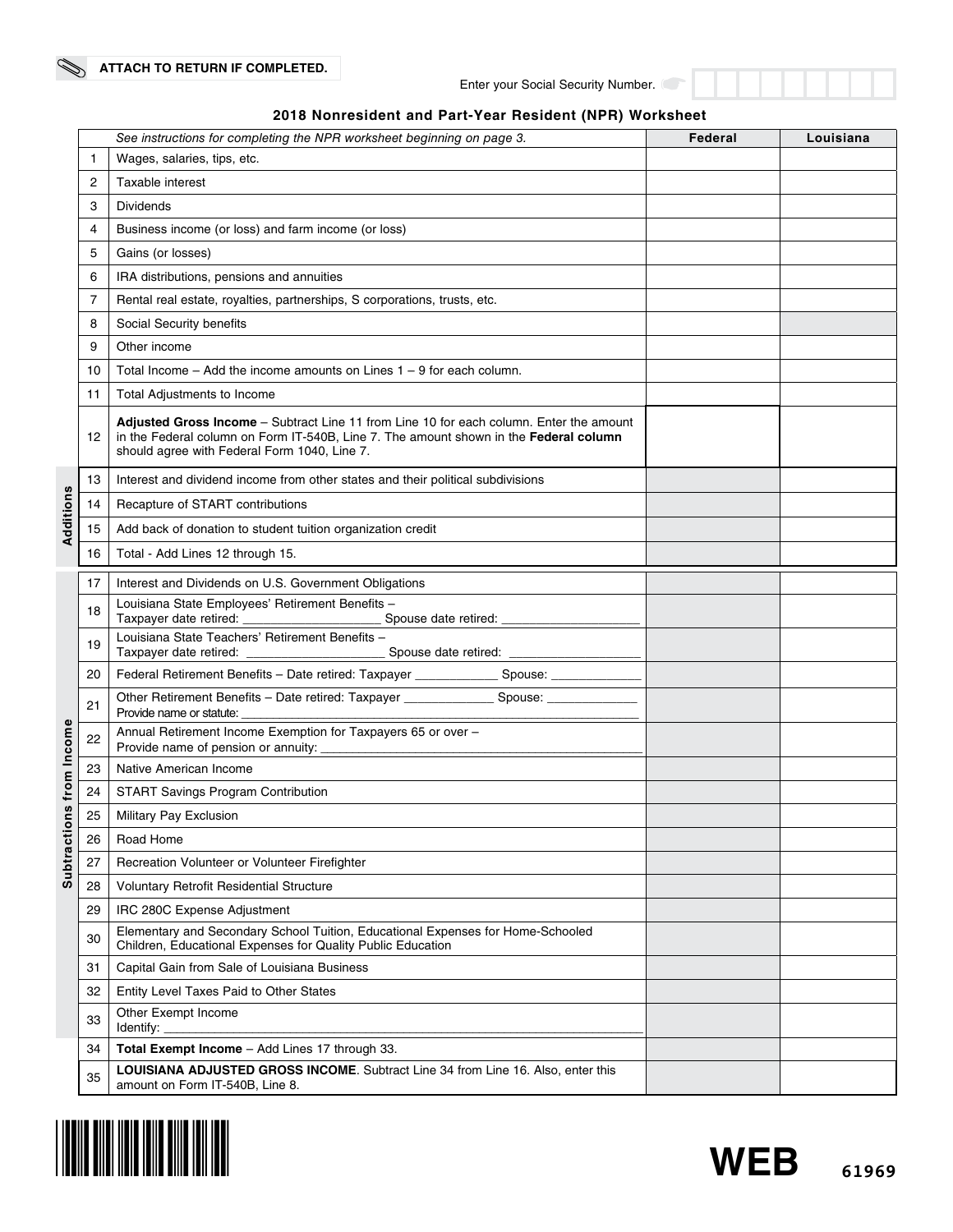#### **2018 Louisiana School Expense Deduction Worksheet**

| Your Name | Your Social Security Number                                                                                                                |
|-----------|--------------------------------------------------------------------------------------------------------------------------------------------|
|           |                                                                                                                                            |
|           | This werkebast should be used to selevicte the three Cabool Expense Deductions listed below. These deductions may enly be taken for sebect |

- **I.** This worksheet should be used to calculate the three School Expense Deductions listed below. These deductions may only be taken for school expenses paid in Louisiana during the time a person was a Louisiana resident. Refer to Revenue Information Bulletin 12-008 and 09-019 on LDR's website for more information.
	- 1. **Elementary and Secondary School Tuition** R.S. 47:297.10 provides a deduction for amounts paid during the tax year for tuition and fees required for your dependent child's enrollment in a nonpublic elementary or secondary school that complies with the criteria set forth in *Brumfield v. Dodd* and Section 501(c)(3) of the Internal Revenue Code or to any public elementary or secondary laboratory school that is operated by a public college or university. The school can verify that it complies with the criteria. The deduction is equal to the actual amount of tuition and fees paid per dependent, limited to \$5,000. The tuition and fees that can be deducted include amounts paid for tuition, fees, uniforms, textbooks and other supplies **required** by the school.
	- 2. **Educational Expenses for Home-Schooled Children** R.S. 47:297.11 provides a deduction for educational expenses paid during the tax year for home-schooling your dependent child. In order to qualify for the deduction, you must be approved by the State Board of Elementary and Secondary Education (BESE) for home-schooling. The deduction is equal to 50 percent of the actual qualified educational expenses paid for the home-schooling per dependent, limited to \$5,000. Qualified educational expenses include amounts paid for the purchase of textbooks and curricula necessary for home-schooling.
	- 3. **Educational Expenses for a Quality Public Education** R.S. 47:297.12 provides a deduction for the fees or other amounts paid during the tax year for a quality education of a dependent child enrolled in a public elementary or secondary school, including Louisiana Department of Education approved charter schools. The deduction is equal to 50 percent of the amounts paid per dependent, limited to \$5,000. The amounts that can be deducted include amounts paid for uniforms, textbooks and other supplies **required** by the school.
- **II.** On the chart below, list the name of each qualifying dependent and the name of the school the student attends. If the student is home-schooled, enter "home-schooled." Enter an "X" in the box in column 1 if your dependent qualifies for the Elementary and Secondary School Tuition deduction, column 2 for Educational Expenses for Home-Schooled Children deduction, or column 3 for Quality Public Education deduction. If you have more than six qualifying dependents, attach a statement to your return with the required information.

| <b>Student</b> | <b>Name of Qualifying Dependent</b> | <b>Name of School</b> | Deduction as described<br>above in Section I |   |  |  |  |
|----------------|-------------------------------------|-----------------------|----------------------------------------------|---|--|--|--|
|                |                                     |                       |                                              | 2 |  |  |  |
| Α              |                                     |                       |                                              |   |  |  |  |
| B              |                                     |                       |                                              |   |  |  |  |
| C              |                                     |                       |                                              |   |  |  |  |
| D              |                                     |                       |                                              |   |  |  |  |
| F              |                                     |                       |                                              |   |  |  |  |
|                |                                     |                       |                                              |   |  |  |  |

Using the letters that correspond to each qualifying dependent listed in Section II, list the amount paid per student for each qualifying expense. For students attending a qualifying school, the expense must be for an item **required** by the school. Refer to the information in Section I to determine which expenses qualify for the deduction. Retain copies of cancelled checks, receipts and other documentation in order to support the amount of qualifying expenses. **If you checked column 1 in Section II, skip the 50% calculation below; however, the deduction is still limited to \$5,000.**

| <b>Qualifying Expense</b>                                                  |     |     |     |     | List the amount paid for each student as listed in Section II. |     |
|----------------------------------------------------------------------------|-----|-----|-----|-----|----------------------------------------------------------------|-----|
|                                                                            |     | B   | C.  | D   | F.                                                             |     |
| <b>Tuition and Fees</b>                                                    |     |     |     |     |                                                                |     |
| School Uniforms                                                            |     |     |     |     |                                                                |     |
| Textbooks or Other Instructional Materials                                 |     |     |     |     |                                                                |     |
| Supplies                                                                   |     |     |     |     |                                                                |     |
| Total (add amounts in each column)                                         |     |     |     |     |                                                                |     |
| If column 2 or 3 in Section II was checked.<br>multiply by:                | 50% | 50% | 50% | 50% | 50%                                                            | 50% |
| Deduction per Student - Enter the result<br>or \$5,000, whichever is less. |     |     |     |     |                                                                |     |

**IV.** Total the Deduction per Student in Section III, based on the deduction for which the students qualified as marked in boxes 1, 2, or 3 in Section II.

| Enter the total Elementary and Secondary School Tuition Deduction.                                     |    |
|--------------------------------------------------------------------------------------------------------|----|
| Enter the total Educational Expenses for Home-Schooled Children Deduction.                             |    |
| Enter the total Educational Expenses for a Quality Public Education Deduction.                         | ۰D |
| Enter the total deduction here and on the Nonresident and Part-year Resident (NPR) Worksheet, Line 30. | ۰D |



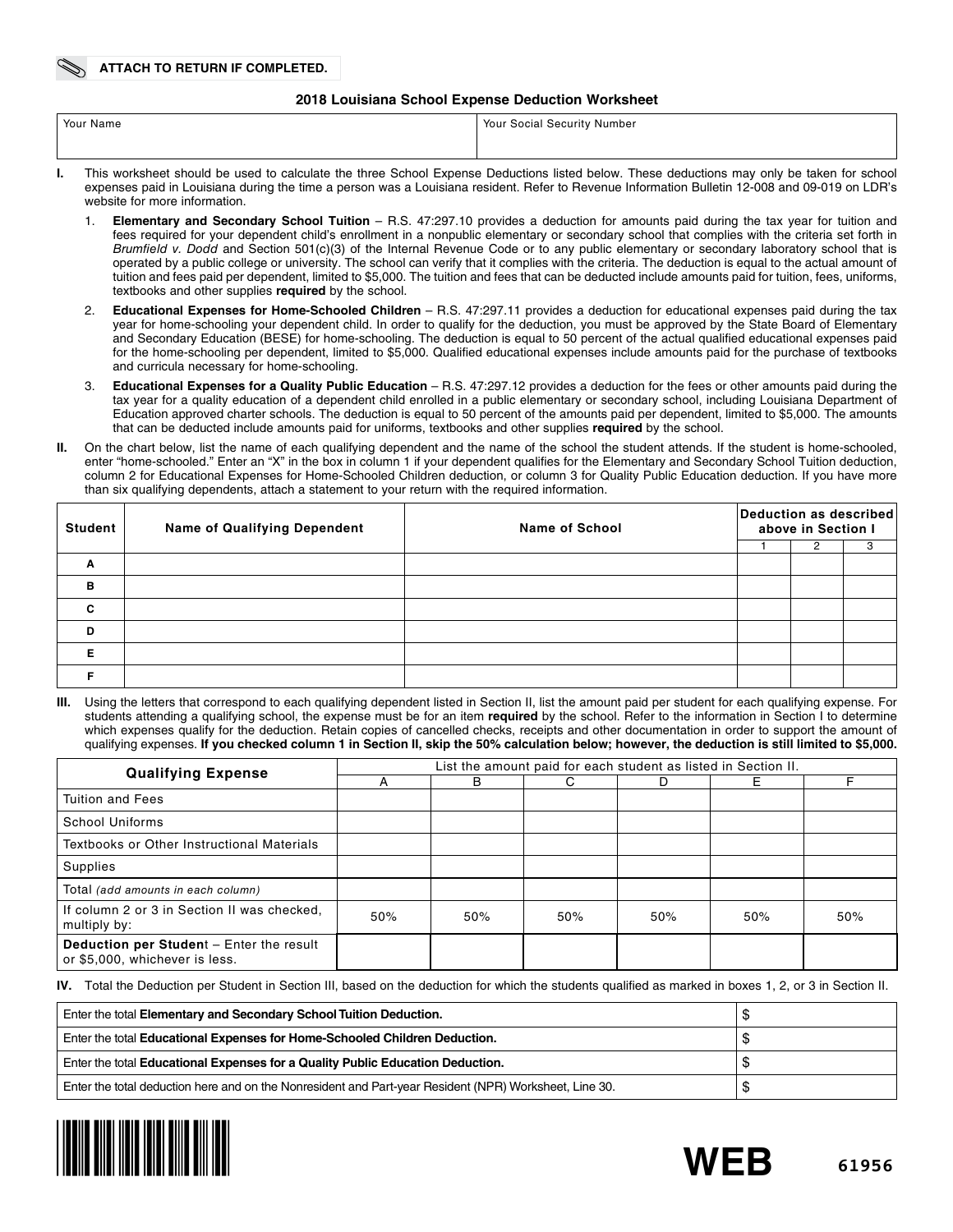# **ATTACH TO RETURN IF COMPLETED.**

Enter your Social Security Number.<br>1 CREDITS

| <b>SCHEDULE C-NR –</b> 2018 NONREFUNDABLE PRIORITY 1 CREDITS |  |
|--------------------------------------------------------------|--|
|--------------------------------------------------------------|--|

|   |                                                                                                                   | these disabilities.                                          |      |                 |                           |       |    | CREDIT FOR CERTAIN DISABILITIES - Mark an "X" in the appropriate boxes. Only one credit is allowed per person. See instructions on page 5 for definitions of |           |  |
|---|-------------------------------------------------------------------------------------------------------------------|--------------------------------------------------------------|------|-----------------|---------------------------|-------|----|--------------------------------------------------------------------------------------------------------------------------------------------------------------|-----------|--|
|   |                                                                                                                   |                                                              | Deaf | Loss of<br>Limb | Mentally<br>Incapacitated | Blind | 1D | Enter the total number of qualifying<br>individuals. Only one credit is allowed per                                                                          | 1D        |  |
|   | 1A                                                                                                                | Yourself                                                     |      |                 |                           |       | 1E | person.<br>Multiply Line 1D by \$72.                                                                                                                         |           |  |
|   | 1B                                                                                                                | Spouse                                                       |      |                 |                           |       |    |                                                                                                                                                              | <b>1E</b> |  |
|   | 1C                                                                                                                | Dependent *                                                  |      |                 |                           |       |    |                                                                                                                                                              |           |  |
|   | $\star$                                                                                                           | List dependent names here. >                                 |      |                 |                           |       |    |                                                                                                                                                              |           |  |
| 2 |                                                                                                                   | CREDIT FOR CONTRIBUTIONS TO EDUCATIONAL INSTITUTIONS         |      |                 |                           |       |    |                                                                                                                                                              |           |  |
|   | 2A                                                                                                                |                                                              |      |                 |                           |       |    | Enter the value of computer or other technological equipment donated. Attach Form R-3400.                                                                    | 2A        |  |
|   | 2B                                                                                                                | Multiply Line 2A by 29 percent. Round to the nearest dollar. |      |                 |                           |       |    |                                                                                                                                                              | 2B        |  |
| 3 |                                                                                                                   | CREDIT FOR CERTAIN FEDERAL TAX CREDITS                       |      |                 |                           |       |    |                                                                                                                                                              |           |  |
|   | 3A                                                                                                                | Enter the amount of eligible federal credits.                |      |                 |                           |       |    |                                                                                                                                                              | 3A        |  |
|   | 3B<br>Multiply Line 3A by 7 percent. Enter the result or \$18, whichever is less. This credit is limited to \$18. |                                                              |      |                 |                           |       |    | 3В                                                                                                                                                           |           |  |

#### **Additional Nonrefundable Priority 1 Credits**

Enter credit description and associated code, along with the dollar amount of credit claimed. *See instructions on page 6.*

|   | <b>Credit Description</b>                                                                                                            | <b>Credit Code</b> | <b>Amount of Credit Claimed</b> |  |
|---|--------------------------------------------------------------------------------------------------------------------------------------|--------------------|---------------------------------|--|
| 4 |                                                                                                                                      | 4                  |                                 |  |
| 5 |                                                                                                                                      | 5                  |                                 |  |
| 6 |                                                                                                                                      | 6                  |                                 |  |
|   |                                                                                                                                      |                    |                                 |  |
| 8 | TOTAL NONREFUNDABLE PRIORITY 1 CREDITS - Add Lines 1E, 2B, 3B, and 4 through 7.<br>Also, enter this amount on Form IT-540B, Line 13. | 8                  |                                 |  |

٠

| <b>Description</b>                | Code | <b>Description</b>              | Code | <b>Description</b>                                             | Code | <b>Description</b>                                                           | Code |
|-----------------------------------|------|---------------------------------|------|----------------------------------------------------------------|------|------------------------------------------------------------------------------|------|
| Education Credit Act 125 Recovery | 099  | Small Town Health Professionals | 115  | <b>Bulletproof Vest</b>                                        | 135  | Debt Issuance                                                                | 155  |
| Premium Tax                       | 100  | <b>Bone Marrow</b>              | 120  | Nonviolent Offenders                                           | 140  | Donations of Materials, Equipment,<br>Advisors, Instructors Act 125 Recovery | 175  |
| <b>Commercial Fishing</b>         | 105  | Law Enforcement Education       | 125  | Owner of Newly Constructed<br>Accessible Home Act 125 Recovery | 145  | Conversion of Vehicle to Alternative<br>Fuel                                 | 185  |
| <b>Family Responsibility</b>      | 110  | First Time Drug Offenders       | 130  | <b>Qualified Playgrounds</b>                                   | 150  | Other                                                                        | 199  |



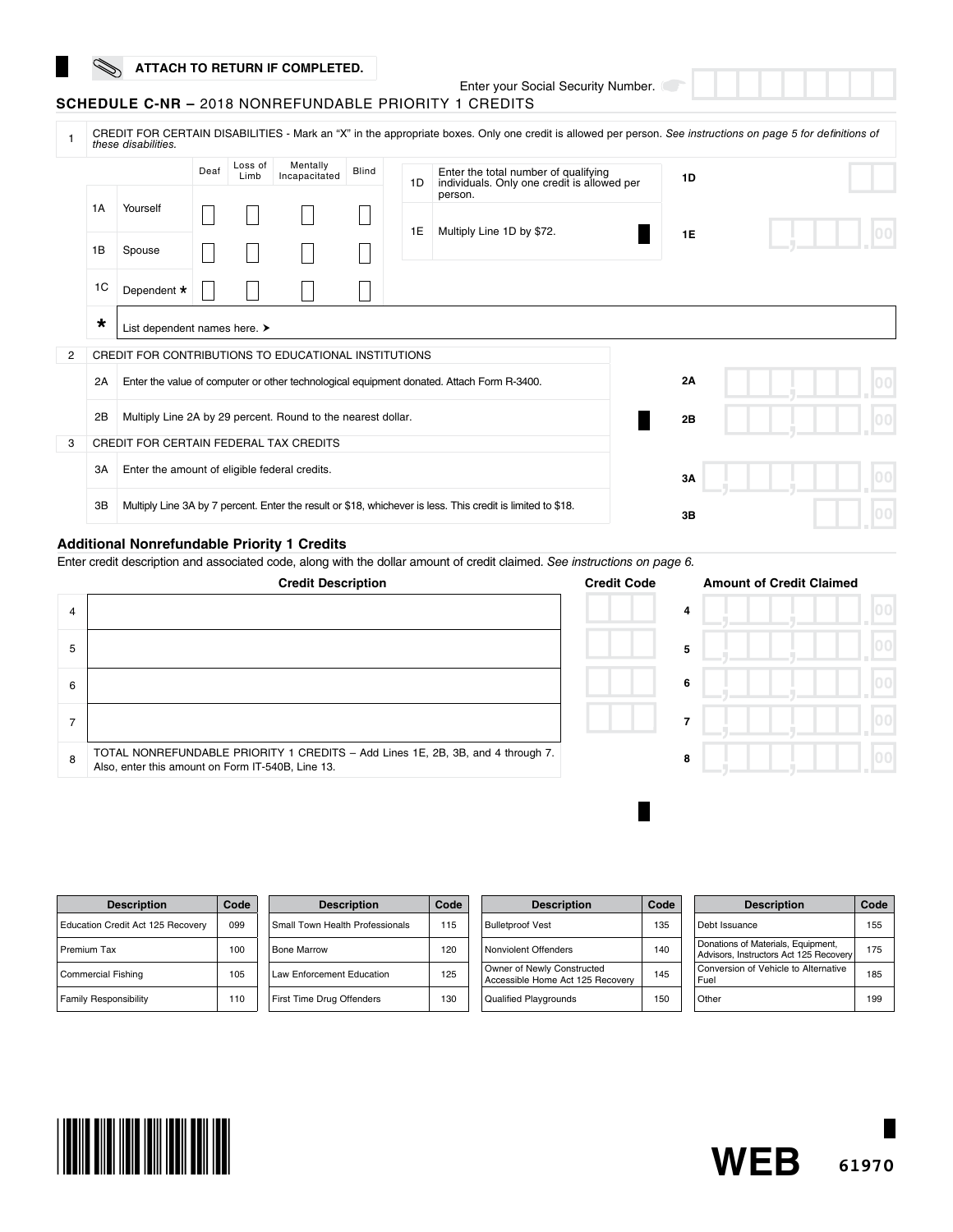# **ATTACH TO RETURN IF COMPLETED.**



# **SCHEDULE D-NR –** 2018 DONATION SCHEDULE

Individuals who file an individual income tax return and have overpaid their tax may choose to donate all or part of their overpayment shown on Line 36 of Form IT-540B to the organizations or funds listed below. Enter on Lines 2 through 20, the portion of the overpayment you wish to donate. The total on Line 21 cannot exceed the amount of your overpayment on Line 36 of Form IT-540B.

|                                          | 1              | Adjusted Overpayment- From IT-540B, Line 36                                                                                            |                |         |                                |    | 1                                                                    |    |  |
|------------------------------------------|----------------|----------------------------------------------------------------------------------------------------------------------------------------|----------------|---------|--------------------------------|----|----------------------------------------------------------------------|----|--|
|                                          |                |                                                                                                                                        |                |         |                                |    |                                                                      |    |  |
|                                          | $\overline{2}$ | The Military Family Assistance<br>Fund                                                                                                 | $\mathbf{2}$   |         |                                | 12 | Louisiana National Guard Honor<br><b>Guard for Military Funerals</b> | 12 |  |
|                                          | 3              | <b>Coastal Protection and</b><br><b>Restoration Fund</b>                                                                               | 3              | 10.0    |                                | 13 | Louisiana State Troopers<br>Charities, Inc.                          | 13 |  |
|                                          | 4              | The START Program                                                                                                                      | 4              | ┯<br>14 | Friends of Palmetto State Park | 14 |                                                                      |    |  |
| $\mathbf \tau$<br>LINE<br>$\overline{0}$ | 5              | <b>Wildlife Habitat and Natural</b><br>Heritage Trust Fund                                                                             | 5              |         | LINE<br>ЪP                     | 15 | The American Rose Society                                            | 15 |  |
|                                          | 6              | Louisiana Cancer Trust Fund                                                                                                            | 6              |         |                                | 16 | The Extra Mile                                                       | 16 |  |
|                                          | $\overline{7}$ | Louisiana Pet Overpopulation<br><b>Advisory Council</b>                                                                                | $\overline{7}$ |         | <b>DONATIONS</b>               | 17 | Louisiana Naval War Memorial<br>Commission; U.S.S. KIDD              | 17 |  |
| <b>DONATIONS</b>                         | 8              | Louisiana Food Bank Association                                                                                                        | 8              |         |                                | 18 | Children's Therapeutic Services at<br>the Emerge Center              | 18 |  |
|                                          | 9              | Make-A-Wish Foundation of the<br>Texas Gulf Coast and Louisiana                                                                        | 9              |         |                                | 19 | Louisiana Horse Rescue<br>Association                                | 19 |  |
|                                          | 10             | Louisiana Association of United<br>Ways/LA 2-1-1                                                                                       | 10             |         |                                | 20 | Louisiana Coalition Against<br>Domestic Violence                     | 20 |  |
|                                          | 11             | <b>American Red Cross</b>                                                                                                              | 11             |         |                                |    |                                                                      |    |  |
|                                          | 21             | TOTAL DONATIONS - Add Lines 2 through 20. This amount cannot be more than Line 1. Also, enter this amount<br>on Form IT-540B, Line 37. |                |         |                                |    | 21                                                                   |    |  |

П



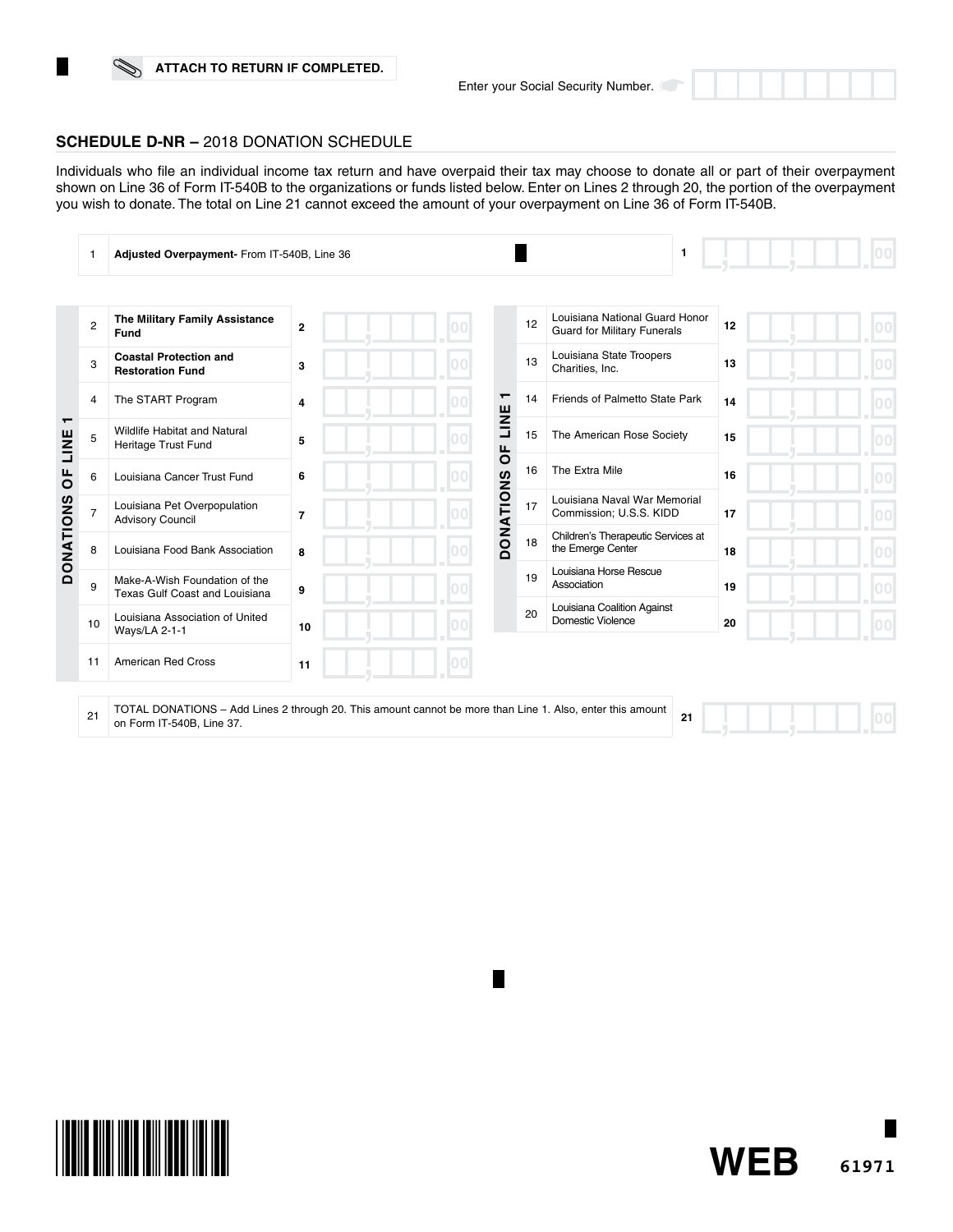| ATTACH TO RETURN IF COMPLETED. |
|--------------------------------|
|--------------------------------|

Enter your Social Security Number.

# **SCHEDULE F-NR** – 2018 REFUNDABLE PRIORITY 2 CREDITS

1 Credit for amounts paid by certain military servicemembers for obtaining Louisiana Hunting and Fishing Licenses.

| 1A | Yourself | Date of Birth (MM/DD/YYYY)        |                                                                                                                                |                                                                            | State of issue                   |
|----|----------|-----------------------------------|--------------------------------------------------------------------------------------------------------------------------------|----------------------------------------------------------------------------|----------------------------------|
| 1B | Spouse   | Date of Birth (MM/DD/YYYY)        | or State Identification <b>Container and State Identification</b><br>Driver's License number [19] [19] Driver's License number |                                                                            | State of issue<br>State of issue |
|    |          |                                   | or State Identification                                                                                                        | the control of the control of the control of the control of the control of | State of issue                   |
| 1C |          | Dependents: List dependent names. |                                                                                                                                |                                                                            |                                  |
|    |          |                                   |                                                                                                                                | Date of Birth (MM/DD/YYYY)                                                 |                                  |
|    |          |                                   |                                                                                                                                |                                                                            |                                  |
|    |          |                                   |                                                                                                                                | Date of Birth (MM/DD/YYYY)                                                 |                                  |
|    |          | Dependent name                    |                                                                                                                                | Date of Birth (MM/DD/YYYY)                                                 |                                  |

1D Enter 72 percent of the amount of fees paid by certain military servicemembers for obtaining Louisiana Hunting and Fishing Licenses. See instructions, page 7.

| Additional Refundable Priority 2 Credits |  |  |  |  |  |
|------------------------------------------|--|--|--|--|--|
|------------------------------------------|--|--|--|--|--|

Enter credit description and associated code, along with the dollar amount of credit claimed. *See instructions on page 7.*

|                | <b>Credit Description</b> | <b>Credit Code</b>  | <b>Amount of Credit Claimed</b> |  |
|----------------|---------------------------|---------------------|---------------------------------|--|
| $\overline{2}$ |                           | F                   | $\mathbf{2}$                    |  |
| 3              |                           | F                   | 3                               |  |
| 4              |                           | F<br>$\overline{a}$ |                                 |  |
| 5              |                           | F                   | 5                               |  |
| 6              |                           | F<br>6              |                                 |  |

#### **Transferable, Refundable Priority 2 Credits**

Enter the State Certification Number from Form R-6135, along with the dollar amount of credit claimed. *See instructions on page 7.*

| <b>Credit Description</b>                                                                                                        | <b>Credit Code</b>     | <b>Amount of Credit Claimed</b> |
|----------------------------------------------------------------------------------------------------------------------------------|------------------------|---------------------------------|
| <b>Musical and Theatrical Production</b><br>$\overline{7}$                                                                       | 2 F <br>6 <sup>1</sup> | $\overline{7}$<br> 00           |
| 7A.                                                                                                                              |                        |                                 |
| <b>Musical and Theatrical Production</b><br>8.                                                                                   | 6 2 F                  | 00 <br>8                        |
| 8A.                                                                                                                              |                        |                                 |
| <b>Musical and Theatrical Production</b><br>9.                                                                                   | 6 2 F                  | 00 <br>9                        |
| 9A.                                                                                                                              |                        |                                 |
| OTHER REFUNDABLE PRIORITY 2 CREDITS - Add Lines 1D, and 2 through 9. Also, enter this<br>10.<br>amount on Form IT-540B, Line 18. |                        | 100<br>10                       |
|                                                                                                                                  |                        |                                 |

**SEE CREDIT CODES ON NEXT PAGE** 

**1D**



**THE REAL PROPERTY OF A PROPERTY**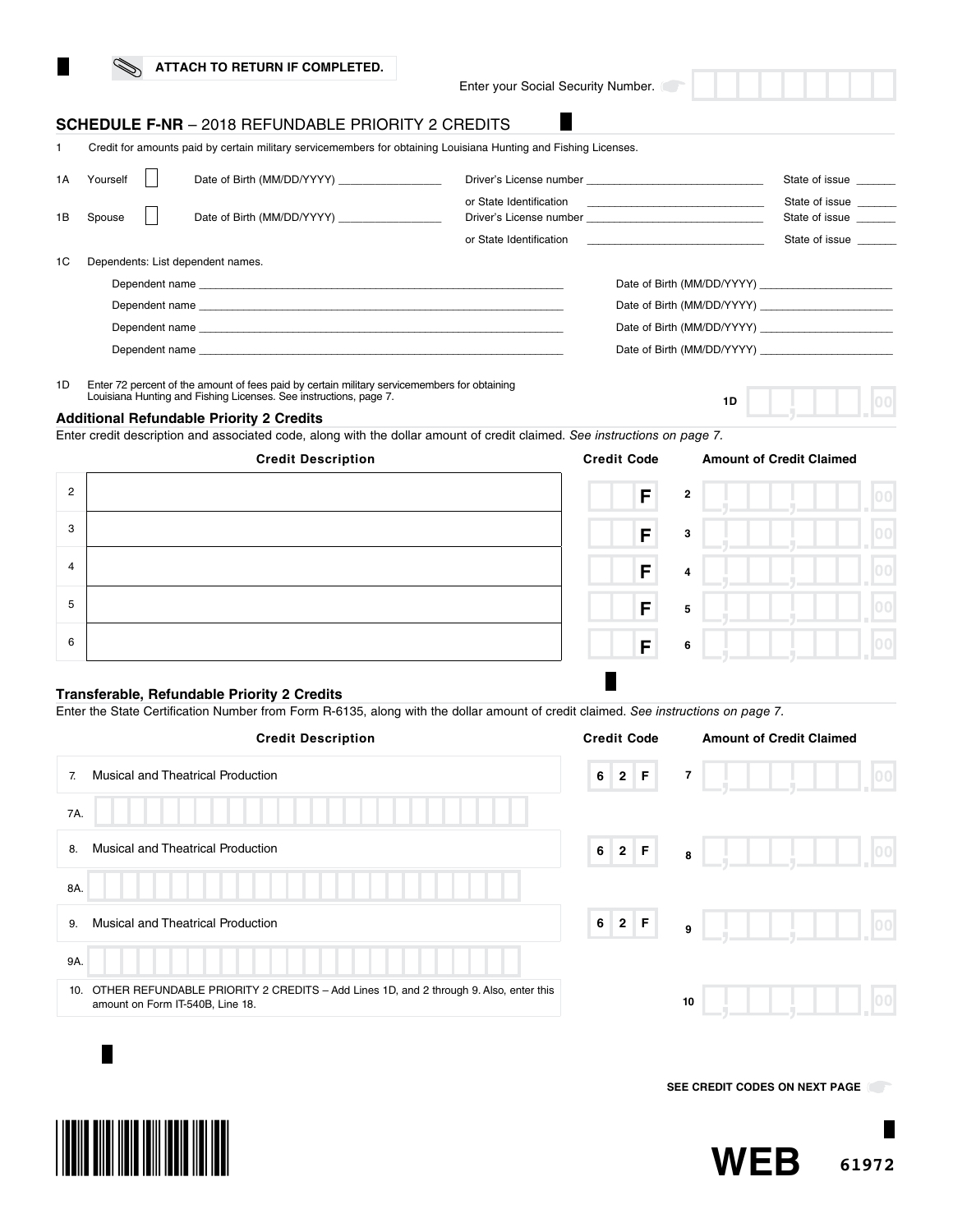

| <b>Description</b>          | Code | <b>Description</b>                      | Code | <b>Description</b>                                                    | Code | <b>Description</b>                                            | ∣Code |
|-----------------------------|------|-----------------------------------------|------|-----------------------------------------------------------------------|------|---------------------------------------------------------------|-------|
| Ad Valorem Offshore Vessels | 52F  | Milk Producers                          | 58F  | School Readiness Child Care<br>Directors and Staff                    | 66F  | Conversion of Vehicle to Alternative<br>Fuel Act 125 Recovery | 71F   |
| Telephone Company Property  | 54F  | <b>Technology Commercialization</b>     | 59F  | School Readiness Business -<br>Supported Child Care                   | 67F  | Digital Interactive Media & Software                          | 73F   |
| Prison Industry Enhancement | 55F  | Historic Residential                    | 60F  | School Readiness Fees and Grants to<br>Resource and Referral Agencies | 68F  | Other Refundable Credit                                       | 80F   |
| Mentor-Protégé              | 57F  | School Readiness Child Care<br>Provider | 65F  | Retention and Modernization                                           | 70F  |                                                               |       |

**\*\*\* Schedule G – NR omitted on purpose \*\*\***

# **SCHEDULE H-NR** – 2018 MODIFIED FEDERAL INCOME TAX DEDUCTION

| Enter the amount of your federal income tax liability as shown on the Federal Income Tax Deduction<br>Worksheet, page 1.                                               |  |  |  |  |
|------------------------------------------------------------------------------------------------------------------------------------------------------------------------|--|--|--|--|
| Enter the amount of federal disaster credits allowed by IRS. See instructions on page 9.                                                                               |  |  |  |  |
| Add Line 1 and Line 2. Also, enter this amount on Form IT-540B, Line 10D, and mark box 2 on Line 10D to<br>indicate that your income tax deduction has been increased. |  |  |  |  |

# **SCHEDULE I-NR** – 2018 REFUNDABLE PRIORITY 4 CREDITS

Enter credit description and associated code, along with the dollar amount of credit claimed. *See instructions on page 8.*

|                | <b>Credit Description</b>                                                                                         | <b>Credit Code</b> |                | <b>Amount of Credit Claimed</b> |  |
|----------------|-------------------------------------------------------------------------------------------------------------------|--------------------|----------------|---------------------------------|--|
|                |                                                                                                                   | F                  |                |                                 |  |
| $\overline{2}$ |                                                                                                                   | F                  | $\overline{2}$ |                                 |  |
| 3              |                                                                                                                   | F                  | 3              |                                 |  |
| 4              |                                                                                                                   | F                  | $\overline{4}$ |                                 |  |
| 5              |                                                                                                                   | $\mathsf{F}$       | 5              |                                 |  |
| 6              | TOTAL REFUNDABLE PRIORITY 4 CREDITS - Add Lines 1 through 5. Also, enter this<br>amount on Form IT-540B, Line 27. |                    | 6              |                                 |  |
|                |                                                                                                                   |                    |                |                                 |  |

| <b>Description</b>     | Code |
|------------------------|------|
| <b>Inventory Tax</b>   | 50F  |
| Ad Valorem Natural Gas | 51F  |





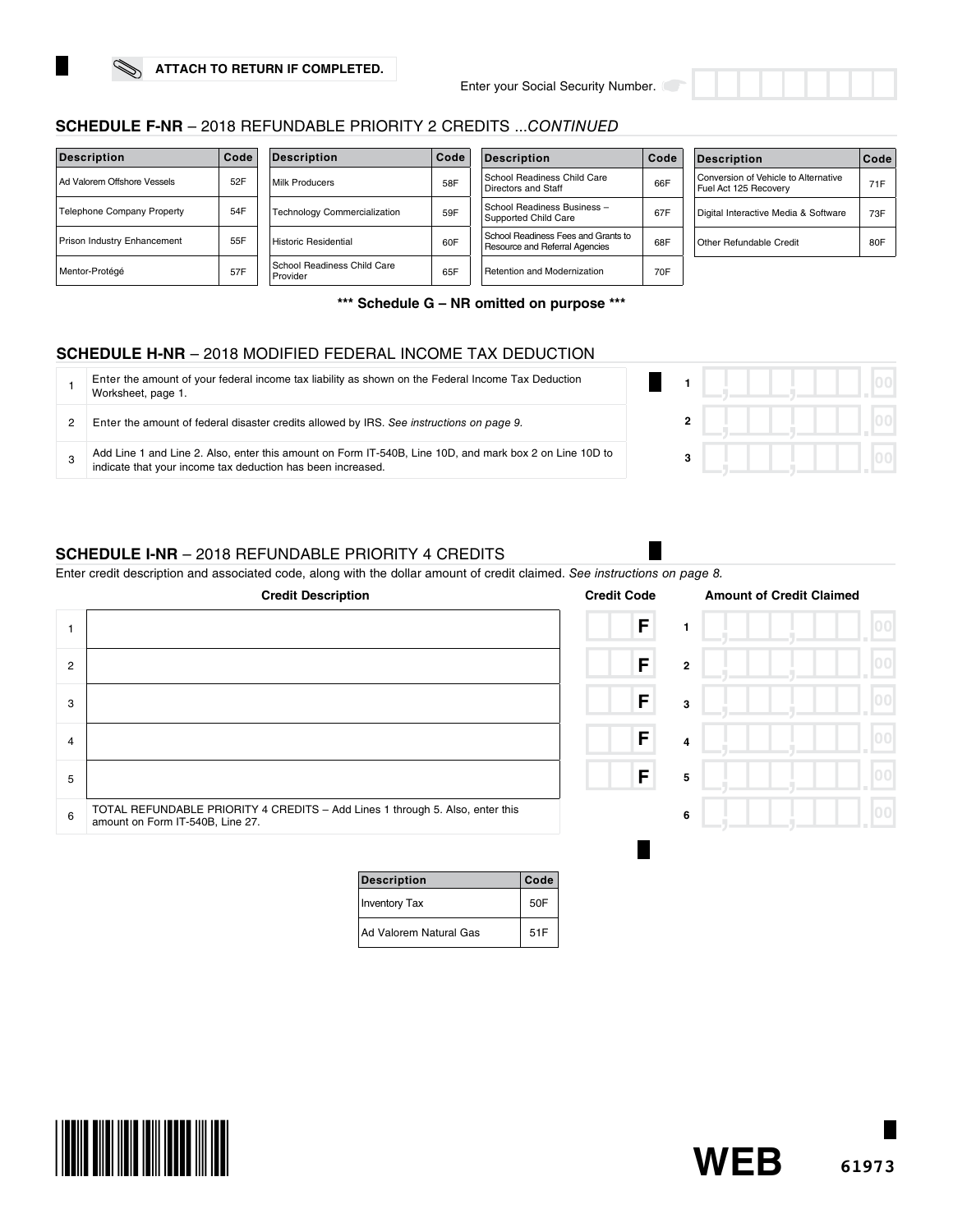## **SCHEDULE J-NR –** 2018 NONREFUNDABLE PRIORITY 3 CREDITS

## **Nonrefundable Child Care Credits**

|   | FEDERAL CHILD CARE CREDIT – Enter the amount from your Federal Form 1040, Schedule 3, Line 49. This<br>amount will be used to compute your 2018 Louisiana Nonrefundable Child Care Credit.                                                     |   |  |  |
|---|------------------------------------------------------------------------------------------------------------------------------------------------------------------------------------------------------------------------------------------------|---|--|--|
|   | 2018 LOUISIANA NONREFUNDABLE CHILD CARE CREDIT - Your Federal Adjusted Gross Income must be<br>GREATER THAN \$25,000 in order to claim a credit on this line. See Nonrefundable Child Care Credit Worksheet.                                   |   |  |  |
|   | AMOUNT OF LOUISIANA NONREFUNDABLE CHILD CARE CREDIT CARRIED FORWARD FROM 2013 THROUGH 2017 -<br>See Nonrefundable Child Care Credit Worksheet.                                                                                                 | 3 |  |  |
|   | 2018 LOUISIANA NONREFUNDABLE SCHOOL READINESS CREDIT - Your Federal Adjusted Gross Income must be<br><b>GREATER THAN \$25,000 in order to claim a credit on this line.</b> See Nonrefundable School Readiness Credit Worksheet.<br>5<br>3<br>4 | 4 |  |  |
| 5 | AMOUNT OF LOUISIANA NONREFUNDABLE SCHOOL READINESS CREDIT CARRIED FORWARD FROM 2013 THROUGH<br>2017 – See Nonrefundable School Readiness Credit Worksheet.                                                                                     |   |  |  |
|   |                                                                                                                                                                                                                                                |   |  |  |

#### **Additional Nonrefundable Priority 3 Credits**

Enter credit description and associated code, along with the dollar amount of credit claimed. *See instructions on page 9.* 



|                | <b>Amount of Credit Claimed</b> |        |
|----------------|---------------------------------|--------|
| 6              |                                 | 00     |
| $\overline{7}$ |                                 | 100    |
| 8              |                                 | 100    |
| 9              |                                 | $00\,$ |
| 10             |                                 | 00     |
| 11             |                                 | 00     |
|                |                                 |        |

#### **IMPORTANT! Only these codes can be claimed on Lines 6 through 11.**

| <b>Description</b>                                                 | Code |
|--------------------------------------------------------------------|------|
| Atchafalaya Trace                                                  | 200  |
| Organ Donation                                                     | 202  |
| Household Expense for Physically<br>and Mentally Incapable Persons | 204  |
| Previously Unemployed                                              | 208  |
| <b>Recycling Credit</b>                                            | 210  |
| <b>Basic Skills Training</b>                                       | 212  |

| <b>Description</b>                                             | Code |  |  |  |
|----------------------------------------------------------------|------|--|--|--|
| Donation to School Tuition<br>Organization                     | 213  |  |  |  |
| <b>Inventory Tax Credit Carried Forward</b><br>218<br>and ITFP |      |  |  |  |
| Ad Valorem Natural Gas Credit<br><b>Carried Forward</b>        | 219  |  |  |  |
| Owner of Accessible and Barrier-free<br>Home                   | 221  |  |  |  |
| New Jobs Credit                                                | 224  |  |  |  |
| <b>Refunds by Utilities</b>                                    | 226  |  |  |  |

| <b>Description</b>          | Code |
|-----------------------------|------|
| Eligible Re-entrants        | 228  |
| Neighborhood Assistance     | 230  |
| Research and Development    | 231  |
| Cane River Heritage         | 232  |
| Apprenticeship              | 236  |
| Ports of Louisiana Investor | 238  |

| <b>Description</b>                        | Code |
|-------------------------------------------|------|
| Ports of Louisiana Import Export<br>Cargo | 240  |
| <b>Biomed/University Research</b>         | 300  |
| <b>Tax Equalization</b>                   | 305  |
| <b>Manufacturing Establishments</b>       | 310  |
| <b>Enterprise Zone</b>                    | 315  |
| Other                                     | 399  |



**CONTINUE ON NEXT PAGE.**

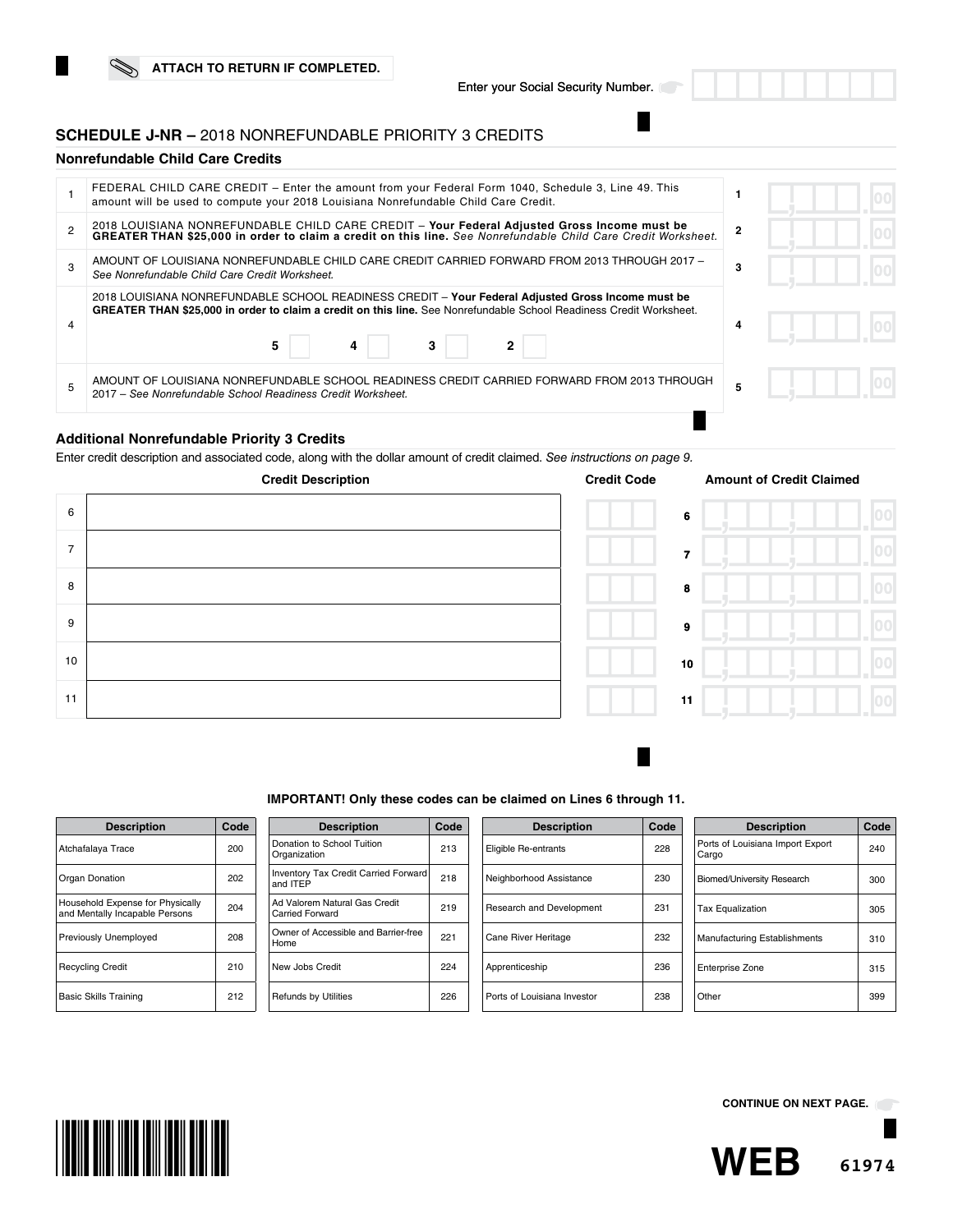

# **SCHEDULE J-NR** – 2018 NONREFUNDABLE PRIORITY 3 CREDITS ...*CONTINUED*

#### **Transferable, Nonrefundable Priority 3 Credits**

Enter credit description, associated code, along with the dollar amount of credit claimed and the State Certification Number from Form R-6135. *See instructions* 

| on page 9. | <b>Credit Description</b>                                                                                             | <b>Credit Code</b> | <b>Amount of Credit Claimed</b> |      |
|------------|-----------------------------------------------------------------------------------------------------------------------|--------------------|---------------------------------|------|
| 12         |                                                                                                                       |                    | $12\,$                          | 00   |
| 12A        |                                                                                                                       |                    |                                 |      |
| 13         |                                                                                                                       |                    | 13                              | 00   |
| 13A        |                                                                                                                       |                    |                                 |      |
| 14         |                                                                                                                       |                    | 14                              | 00   |
| 14A        |                                                                                                                       |                    |                                 |      |
| 15         |                                                                                                                       |                    | 15                              | 00   |
| 15A        |                                                                                                                       |                    |                                 |      |
| 16         | TOTAL NONREFUNDABLE PRIORITY 3 CREDITS - Add Lines 2 through 15. Also, enter this<br>amount on Form IT-540B, Line 22. |                    | 16                              | [00] |
|            |                                                                                                                       |                    |                                 |      |

#### **IMPORTANT! Only these codes can be claimed on Lines 12 through 15.**

| <b>Description</b>               | Code |
|----------------------------------|------|
| <b>Motion Picture Investment</b> | 251  |
| Research and Development         | 252  |
| <b>Historic Structures</b>       | 253  |

|  | <b>Description</b>        | Code |
|--|---------------------------|------|
|  | Digital Interactive Media | 254  |
|  | Capital Company           | 257  |
|  | LCDFI                     | 258  |

| Code | <b>Description</b>            | Code | <b>Description</b> | Code |
|------|-------------------------------|------|--------------------|------|
| 254  | New Markets                   | 259  | Angel Investor     | 262  |
| 257  | Brownfields Investor          | 260  | Other              | 299  |
| 258  | Motion Picture Infrastructure | 261  |                    |      |



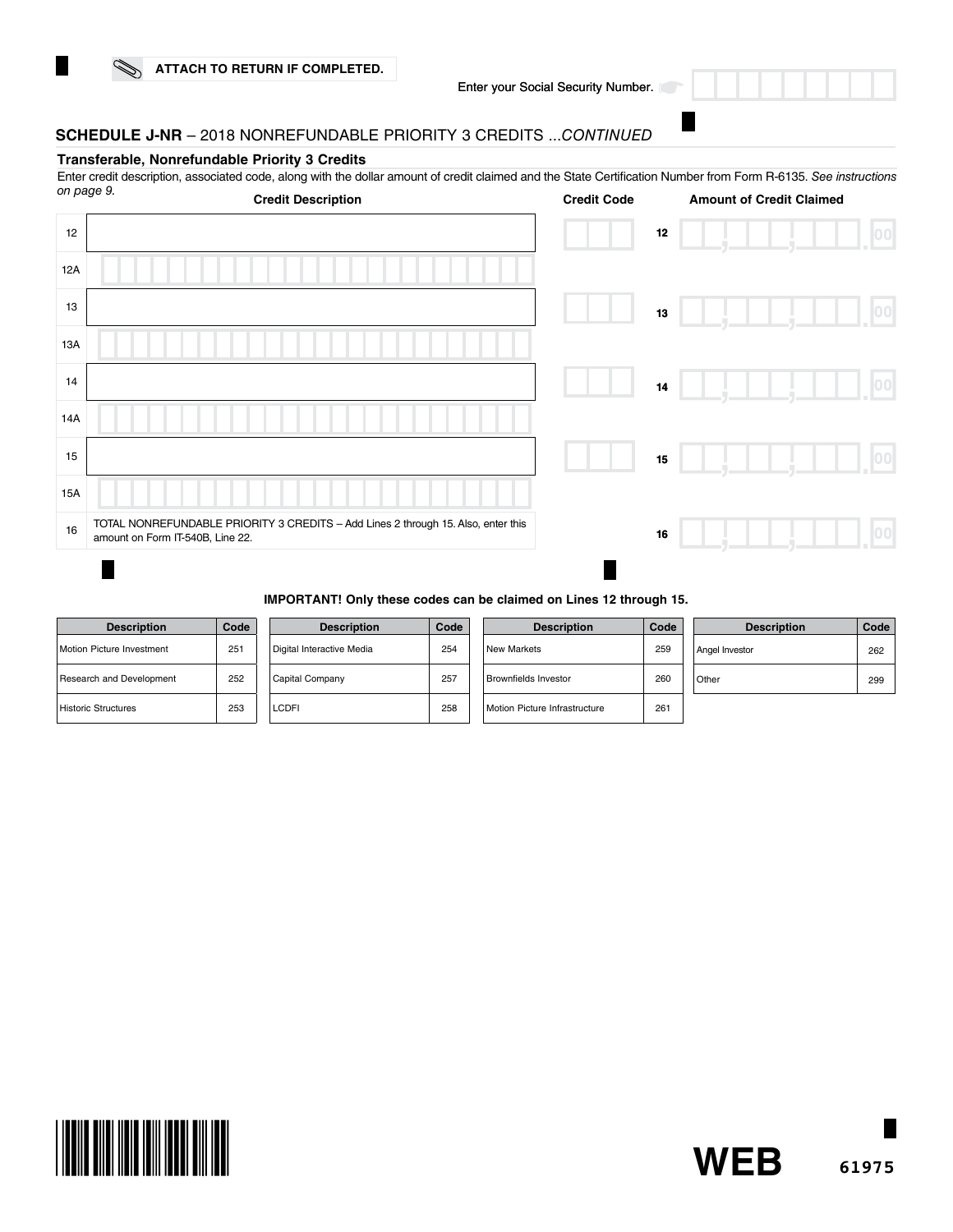### **2018 Louisiana Refundable Child Care Credit Worksheet** *(For use with Form IT-540B)*

| Your Name | Social Security Number |
|-----------|------------------------|
|           |                        |

**Your Federal Adjusted Gross Income must be \$25,000 or less and your child care expenses must have been incurred in Louisiana in order to complete this form. See instructions on page 12.**

**1. Care Provider Information Schedule –** Complete columns A through E for each person or organization that provided the care to your child. You may use Federal Form W-10, supplied by your provider, to obtain the information. If your care provider does not provide a Federal Form W-10, complete those parts of the Care Provider Information Schedule for which you have the information. If your child attended a child care facility that participated in the Quality Start program, you must enter the facility license number from Form R-10614 in column D. You must follow the same rules of "Due Diligence" as the IRS requires if you do not have all of the care provider information. See IRS 2018 Publication 503 for information on "Due Diligence." If additional lines are required for Lines 1 or 2, attach a schedule. **Falsification of any information provided on this form constitutes fraud and can result in criminal penalties. The Child Care Credit may only be taken for child care expenses incurred in Louisiana during the time a person was a Louisiana resident.** 

| A                    | в                                                                   | r                                  | D                          |                                    |
|----------------------|---------------------------------------------------------------------|------------------------------------|----------------------------|------------------------------------|
| Care provider's name | Address (number, street, apartment<br>number, city, state, and ZIP) | Identifying number<br>(SSN or EIN) | Facility license<br>number | Amount paid<br>(See instructions.) |
|                      |                                                                     |                                    |                            | .00                                |
|                      |                                                                     |                                    |                            | .00.                               |
|                      |                                                                     |                                    |                            | .00.                               |
|                      |                                                                     |                                    |                            | .00.                               |
|                      |                                                                     |                                    |                            | .00.                               |

**2.** For each child under age 13, enter their name in column F, their Social Security Number in column G, and the amount of Qualified Expenses you incurred and paid in 2018 in column H. See the definitions on page 12 for information on Qualified Expenses.

|                | F                                                               |                                                                                                                                                                                                   | G              |                                                                                            | н       |
|----------------|-----------------------------------------------------------------|---------------------------------------------------------------------------------------------------------------------------------------------------------------------------------------------------|----------------|--------------------------------------------------------------------------------------------|---------|
|                | First                                                           | Qualifying person's name<br>Qualifying person's<br>Social Security Number<br>Last                                                                                                                 |                | Qualified expenses you<br>incurred and paid in 2018 for<br>the person listed in column (F) |         |
|                |                                                                 |                                                                                                                                                                                                   |                |                                                                                            | .00     |
|                |                                                                 |                                                                                                                                                                                                   |                |                                                                                            | .00.    |
|                |                                                                 |                                                                                                                                                                                                   |                |                                                                                            | .00     |
|                |                                                                 |                                                                                                                                                                                                   |                |                                                                                            | .00.    |
|                |                                                                 |                                                                                                                                                                                                   |                |                                                                                            |         |
|                |                                                                 |                                                                                                                                                                                                   |                |                                                                                            | .00     |
| 3              |                                                                 | Add the amounts in column H, Line 2. Do not enter more than \$3,000 for one qualifying person or<br>\$6,000 for two or more persons. Enter this amount here and on Form IT-540B, Line 15A.        |                | 3                                                                                          | .00     |
| 4              | Enter your earned income. See the definitions on page 12.       |                                                                                                                                                                                                   |                | 4                                                                                          | .00     |
| 5              |                                                                 | If married filing jointly, enter your spouse's earned income (If your spouse was a student or was<br>disabled, see IRS Publication 503.) All other filing statuses, enter the amount from Line 4. | 5              |                                                                                            | .00     |
| 6              |                                                                 | Enter the smallest of Lines 3, 4, or 5. Also, enter this amount on Form IT-540B, Line 15B.                                                                                                        |                | 6                                                                                          |         |
| $\overline{7}$ | Resident Worksheet, Federal column, Line 12, if filed.          | Enter your Federal Adjusted Gross Income from Form IT-540B, Line 7, or Nonresident Part-year                                                                                                      |                | $\overline{7}$                                                                             | .00     |
|                |                                                                 | Enter on Line 8 the decimal amount shown below that applies to the amount on Line 7.                                                                                                              |                |                                                                                            |         |
|                | If Line 7 is:<br>over                                           | but not over                                                                                                                                                                                      | decimal amount |                                                                                            |         |
|                | \$0                                                             | \$15,000                                                                                                                                                                                          | .35            |                                                                                            |         |
| 8              | \$15,000                                                        | \$17,000                                                                                                                                                                                          | .34            | 8                                                                                          | $x =$   |
|                | \$17,000                                                        | \$19,000                                                                                                                                                                                          | .33            |                                                                                            |         |
|                | \$19,000                                                        | \$21,000                                                                                                                                                                                          | .32            |                                                                                            |         |
|                | \$21,000                                                        | \$23,000                                                                                                                                                                                          | .31            |                                                                                            |         |
|                | \$23,000<br>\$25,000<br>.30                                     |                                                                                                                                                                                                   |                |                                                                                            |         |
| 9              | Multiply Line 6 by the decimal amount on Line 8.                |                                                                                                                                                                                                   |                | 9                                                                                          | .00     |
| 10             | Multiply Line 9 by 50 percent and enter this amount on Line 11. |                                                                                                                                                                                                   |                | 10                                                                                         | $X$ .50 |
| 11             | Enter this amount on Form IT-540B, Line 15.                     |                                                                                                                                                                                                   |                | 11                                                                                         | .00.    |